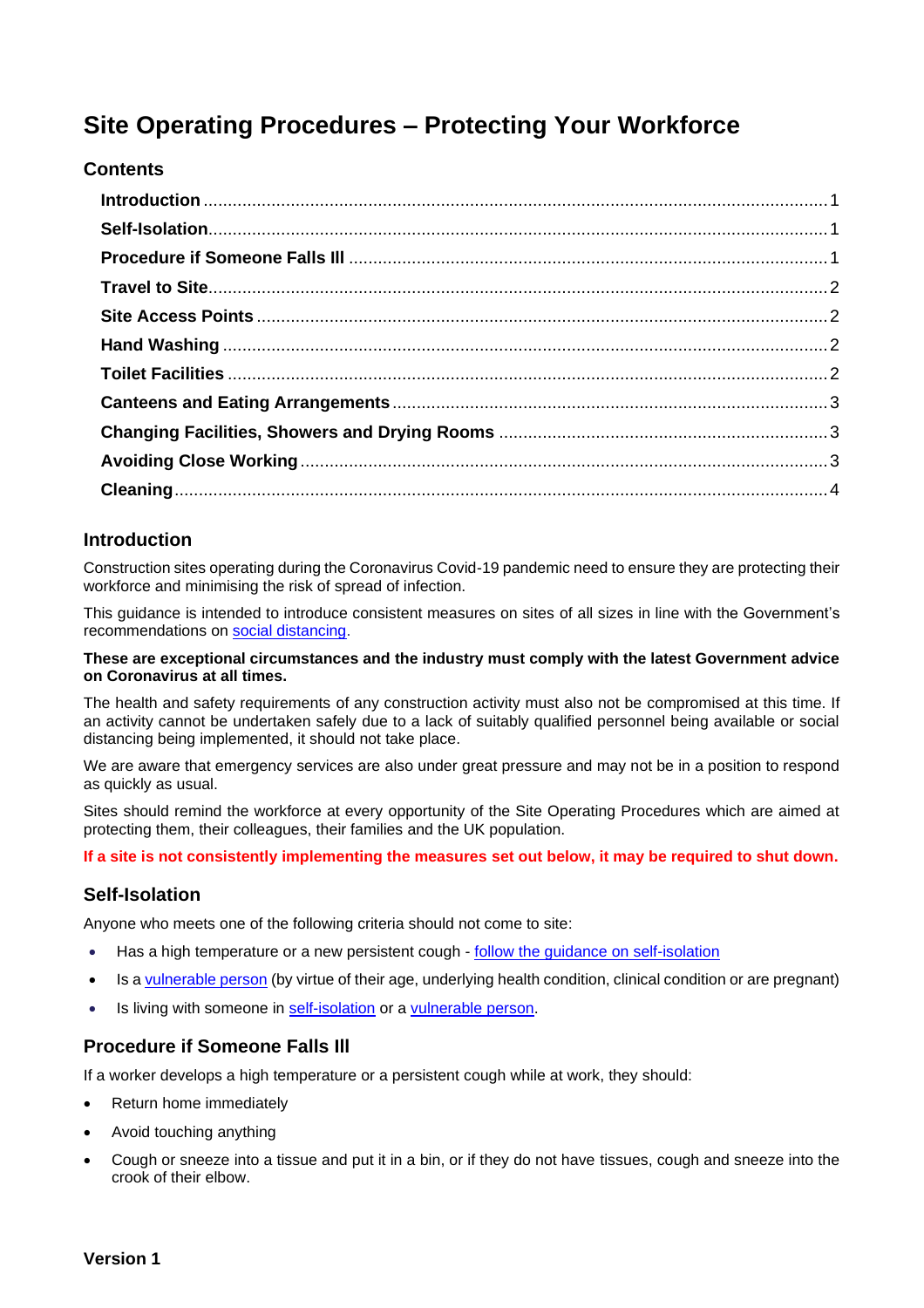They must then follow the guidance on self-isolation and not return to work until their period of self-isolation has been completed.

# <span id="page-1-0"></span>**Travel to Site**

- Wherever possible workers should travel to site alone using their own transport and sites need to consider:
	- o Parking arrangements for additional cars and bicycles
	- o Other means of transport to avoid public transport e.g. cycling
	- $\circ$  Providing hand cleaning facilities at entrances and exits. This should be soap and water wherever possible or hand sanitiser if water is not available
	- o How someone taken ill would get home.

#### <span id="page-1-1"></span>**Site Access Points**

- Stop all non-essential visitors
- Introduce staggered start and finish times to reduce congestion and contact at all times
- Monitor site access points to enable social distancing you may need to change the number of access points, either increase to reduce congestion or decrease to enable monitoring
- Remove or disable entry systems that require skin contact e.g. fingerprint scanners
- Require all workers to wash or clean their hands before entering or leaving the site
- Allow plenty of space (two metres) between people waiting to enter site
- Regularly clean common contact surfaces in reception, office, access control and delivery areas e.g. scanners, turnstiles, screens, telephone handsets, desks, particularly during peak flow times
- Reduce the number of people in attendance at site inductions and consider holding them outdoors wherever possible
- Drivers should remain in their vehicles if the load will allow it and must wash or clean their hands before unloading goods and materials.

# <span id="page-1-2"></span>**Hand Washing**

- Provide additional hand washing facilities to the usual welfare facilities if a large spread out site or significant numbers of personnel on site
- Ensure soap and fresh water is readily available and kept topped up at all times
- Provide hand sanitiser where hand washing facilities are unavailable
- Regularly clean the hand washing facilities and check soap and sanitiser levels
- Provide suitable and sufficient rubbish bins for hand towels with regular removal and disposal.

#### **Sites will need extra supplies of soap, hand sanitiser and paper towels and these should be securely stored.**

# <span id="page-1-3"></span>**Toilet Facilities**

- Restrict the number of people using toilet facilities at any one time e.g. use a welfare attendant
- Wash hands before and after using the facilities
- Enhance the cleaning regimes for toilet facilities particularly door handles, locks and the toilet flush
- Portable toilets should be avoided wherever possible, but where in use these should be cleaned and emptied more frequently
- <span id="page-1-4"></span>• Provide suitable and sufficient rubbish bins for hand towels with regular removal and disposal.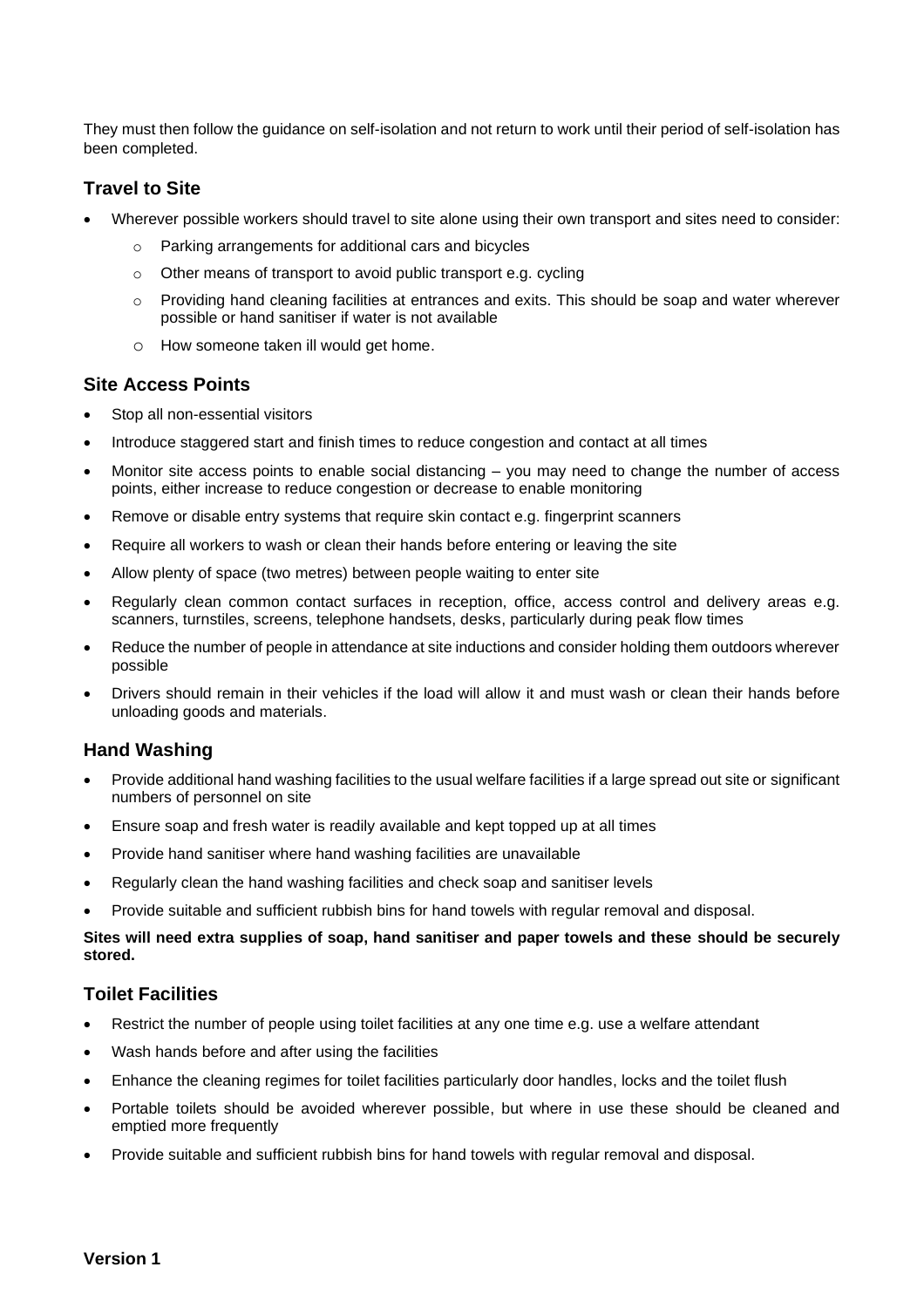# **Canteens and Eating Arrangements**

With cafés and restaurants having been closed across the UK, canteens cannot operate as normal.

Whilst there is a requirement for construction sites to provide a means of heating food and making hot drinks, these are exceptional circumstances and where it is not possible to introduce a means of keeping equipment clean between use, kettles, microwaves etc. must be removed from use.

The workforce should also be required to stay on site once they have entered it and not use local shops.

- Dedicated eating areas should be identified on site to reduce food waste and contamination
- Break times should be staggered to reduce congestion and contact at all times
- Hand cleaning facilities or hand sanitiser should be available at the entrance of any room where people eat and should be used by workers when entering and leaving the area
- The workforce should be asked to bring pre-prepared meals and refillable drinking bottles from home
- Workers should sit 2 metres apart from each other whilst eating and avoid all contact
- Where catering is provided on site, it should provide pre-prepared and wrapped food only
	- o Payments should be taken by contactless card wherever possible
	- o Crockery, eating utensils, cups etc. should not be used
- Drinking water should be provided with enhanced cleaning measures of the tap mechanism introduced
- Tables should be cleaned between each use
- All rubbish should be put straight in the bin and not left for someone else to clear up
- All areas used for eating must be thoroughly cleaned at the end of each break and shift, including chairs, door handles, vending machines and payment devices.

# <span id="page-2-0"></span>**Changing Facilities, Showers and Drying Rooms**

- Introduce staggered start and finish times to reduce congestion and contact at all times
- Introduce enhanced cleaning of all facilities throughout the day and at the end of each day
- Consider increasing the number or size of facilities available on site if possible
- Based on the size of each facility, determine how many people can use it at any one time to maintain a distance of two metres
- Provide suitable and sufficient rubbish bins in these areas with regular removal and disposal.

# <span id="page-2-1"></span>**Avoiding Close Working**

There will be situations where it is not possible or safe for workers to distance themselves from each other by 2 metres.

#### *General Principles*

- Non-essential physical work that requires close contact between workers should not be carried out
- Work requiring skin to skin contact should not be carried out
- Plan all other work to minimise contact between workers
- Re-usable PPE should be thoroughly cleaned after use and not shared between workers
- Single use PPE should be disposed of so that it cannot be reused
- Stairs should be used in preference to lifts or hoists
- Where lifts or hoists must be used:
	- o Lower their capacity to reduce congestion and contact at all times